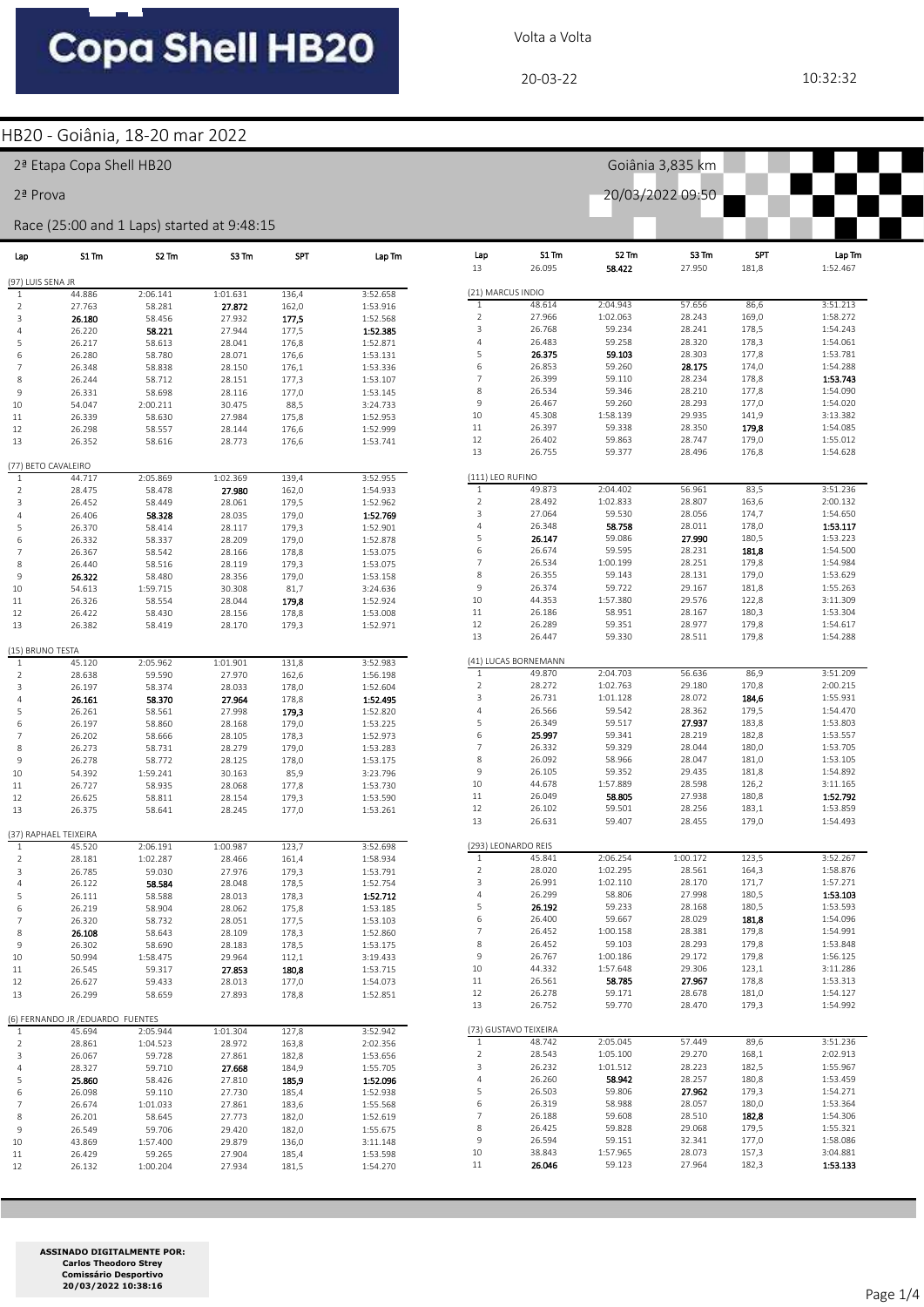Volta a Volta

#### HB20 - Goiânia, 18-20 mar 2022

|                                  | 2 <sup>ª</sup> Etapa Copa Shell HB20 |                                            |                  |                     |                      |                         | Goiânia 3,835 km                    |                                                |                  |                     |                      |  |  |  |  |
|----------------------------------|--------------------------------------|--------------------------------------------|------------------|---------------------|----------------------|-------------------------|-------------------------------------|------------------------------------------------|------------------|---------------------|----------------------|--|--|--|--|
| 2ª Prova                         |                                      |                                            |                  |                     |                      |                         |                                     |                                                | 20/03/2022 09:50 |                     |                      |  |  |  |  |
|                                  |                                      | Race (25:00 and 1 Laps) started at 9:48:15 |                  |                     |                      |                         |                                     |                                                |                  |                     |                      |  |  |  |  |
| Lap<br>12                        | S1 Tm<br>26.120                      | S <sub>2</sub> Tm<br>59.420                | S3Tm<br>28.145   | <b>SPT</b><br>182,3 | Lap Tm<br>1:53.685   | Lap<br>11               | S1 Tm<br>26.324                     | S2 Tm<br>59.303                                | S3 Tm<br>28.153  | <b>SPT</b><br>180,3 | Lap Tm<br>1:53.780   |  |  |  |  |
| 13                               | 26.161                               | 1:00.026                                   | 29.059           | 178,8               | 1:55.246             | 12<br>13                | 26.579<br>26.380                    | 59.167<br>59.477                               | 28.147<br>28.144 | 180,0<br>181,5      | 1:53.893<br>1:54.001 |  |  |  |  |
|                                  | (80) JOÃO PEDRO BORTOLUZZI           |                                            |                  |                     |                      |                         |                                     |                                                |                  |                     |                      |  |  |  |  |
| $\mathbf{1}$                     | 52.259                               | 2:04.379                                   | 51.709           | 73,8                | 3:48.347             | (71) DIEGO VALLINI      | 50.345                              | 2:04.394                                       | 55.921           |                     | 3:50.660             |  |  |  |  |
| $\overline{2}$<br>$\overline{3}$ | 27.919<br>27.054                     | 1:04.174<br>1:00.698                       | 28.131<br>28.291 | 176,3<br>181,8      | 2:00.224<br>1:56.043 | 1<br>$\mathsf{2}$       | 28.210                              | 1:03.987                                       | 28.584           | 83,5<br>172,3       | 2:00.781             |  |  |  |  |
| $\overline{4}$                   | 26.990                               | 59.057                                     | 28.398           | 172,3               | 1:54.445             | 3                       | 26.904                              | 1:03.654                                       | 28.267           | 182,8               | 1:58.825             |  |  |  |  |
| 5                                | 26.407                               | 1:00.662                                   | 28.090           | 179,3               | 1:55.159             | $\overline{4}$          | 26.359                              | 1:00.302                                       | 27.985           | 184,4               | 1:54.646             |  |  |  |  |
| 6                                | 26.355                               | 59.248                                     | 28.798           | 179,3               | 1:54.401             | 5                       | 26.071                              | 59.438                                         | 27.870           | 183,3               | 1:53.379             |  |  |  |  |
| $\overline{7}$                   | 26.730                               | 59.373                                     | 28.159           | 180,5               | 1:54.262             | 6                       | 26.245                              | 59.459                                         | 28.186           | 181,8               | 1:53.890             |  |  |  |  |
| 8                                | 26.547                               | 59.425                                     | 28.725           | 181,8               | 1:54.697             | $\overline{7}$          | 26.785                              | 59.727                                         | 28.030           | 183,1               | 1:54.542             |  |  |  |  |
| 9                                | 26.550                               | 59.285                                     | 29.652           | 180,8               | 1:55.487             | 8<br>9                  | 26.686<br>26.380                    | 59.830<br>59.401                               | 28.212<br>31.846 | 184,1<br>180,5      | 1:54.728<br>1:57.627 |  |  |  |  |
| 10<br>11                         | 41.817<br>26.152                     | 1:57.637<br>59.162                         | 27.992<br>28.079 | 150,5<br>182,8      | 3:07.446<br>1:53.393 | 10                      | 39.505                              | 1:58.185                                       | 28.143           | 137,3               | 3:05.833             |  |  |  |  |
| 12                               | 26.286                               | 59.338                                     | 28.360           | 180,8               | 1:53.984             | 11                      | 26.172                              | 59.158                                         | 28.264           | 180,8               | 1:53.594             |  |  |  |  |
| 13                               | 26.501                               | 1:00.425                                   | 28.627           | 180,0               | 1:55.553             | 12                      | 26.261                              | 59.118                                         | 28.345           | 180,5               | 1:53.724             |  |  |  |  |
|                                  |                                      |                                            |                  |                     |                      | 13                      | 26.264                              | 1:01.923                                       | 30.009           | 181,0               | 1:58.196             |  |  |  |  |
| (147) THIAGO LOPES               |                                      |                                            |                  |                     |                      |                         | (88) AGOSTINHO ARDITO / VITO ARDITO |                                                |                  |                     |                      |  |  |  |  |
| $\mathbf{1}$<br>$\overline{2}$   | 50.213<br>28.132                     | 2:04.486<br>1:03.303                       | 55.469<br>28.460 | 82,5<br>172,3       | 3:50.168<br>1:59.895 | $\mathbf{1}$            | 50.828                              | 2:04.731                                       | 55.677           | 80,0                | 3:51.236             |  |  |  |  |
| 3                                | 27.180                               | 1:03.162                                   | 28.405           | 179,0               | 1:58.747             | $\overline{2}$          | 28.569                              | 1:05.235                                       | 29.050           | 169,2               | 2:02.854             |  |  |  |  |
| $\overline{4}$                   | 26.601                               | 59.672                                     | 28.079           | 179,8               | 1:54.352             | $\overline{\mathbf{3}}$ | 26.778                              | 1:01.779                                       | 31.032           | 185,1               | 1:59.589             |  |  |  |  |
| 5                                | 26.154                               | 59.878                                     | 28.052           | 182,8               | 1:54.084             | $\overline{4}$          | 26.722                              | 59.088                                         | 28.174           | 176,6               | 1:53.984             |  |  |  |  |
| 6                                | 26.338                               | 59.300                                     | 28.409           | 183,3               | 1:54.047             | 5                       | 26.442                              | 1:00.192                                       | 28.158           | 181,0               | 1:54.792             |  |  |  |  |
| 7                                | 26.768                               | 59.545                                     | 28.153           | 179,5               | 1:54.466             | 6                       | 27.156                              | 1:00.693                                       | 28.586           | 176,1               | 1:56.435             |  |  |  |  |
| 8                                | 26.426                               | 59.747                                     | 28.179           | 184,1               | 1:54.352             | $\overline{7}$<br>8     | 27.129<br>26.411                    | 59.442<br>59.177                               | 28.240<br>28.094 | 178,3<br>180,0      | 1:54.811<br>1:53.682 |  |  |  |  |
| 9<br>10                          | 27.330<br>41.882                     | 1:00.624<br>1:57.541                       | 29.416<br>28.149 | 179,3<br>131,3      | 1:57.370<br>3:07.572 | 9                       | 27.022                              | 59.053                                         | 28.849           | 168,5               | 1:54.924             |  |  |  |  |
| 11                               | 26.324                               | 59.184                                     | 27.963           | 179,8               | 1:53.471             | 10                      | 39.187                              | 1:59.005                                       | 28.582           | 139,1               | 3:06.774             |  |  |  |  |
| 12                               | 26.737                               | 58.992                                     | 28.338           | 179,8               | 1:54.067             | 11                      | 26.360                              | 58.903                                         | 28.096           | 180,0               | 1:53.359             |  |  |  |  |
| 13                               | 26.272                               | 1:00.339                                   | 28.623           | 181,3               | 1:55.234             | 12                      | 26.355                              | 58.839                                         | 28.352           | 181,3               | 1:53.546             |  |  |  |  |
|                                  |                                      |                                            |                  |                     |                      | 13                      | 26.259                              | 59.194                                         | 28.143           | 181,5               | 1:53.596             |  |  |  |  |
| $\mathbf{1}$                     | (12) BRUNO PIEROZAN<br>49.365        | 2:05.125                                   | 57.920           | 90,8                | 3:52.410             |                         | (84) THIAGO SANSANA                 |                                                |                  |                     |                      |  |  |  |  |
| $\overline{2}$                   | 28.298                               | 1:02.666                                   | 29.526           | 164,5               | 2:00.490             | 1                       | 50.405                              | 2:05.034                                       | 54.579           | 77,2                | 3:50.018             |  |  |  |  |
| 3                                | 27.336                               | 1:01.416                                   | 28.705           | 178,3               | 1:57.457             | $\overline{2}$          | 28.372                              | 1:05.209                                       | 28.988           | 171,2               | 2:02.569             |  |  |  |  |
| $\overline{4}$                   | 26.261                               | 59.548                                     | 28.547           | 179,5               | 1:54.356             | 3                       | 26.539                              | 1:02.286                                       | 28.884           | 180,8               | 1:57.709             |  |  |  |  |
| 5                                | 26.259                               | 59.968                                     | 28.173           | 178,3               | 1:54.400             | $\overline{4}$          | 26.573                              | 1:00.139                                       | 28.138           | 175,4               | 1:54.850             |  |  |  |  |
| 6                                | 26.648                               | 59.600                                     | 28.655           | 178,8               | 1:54.903             | 5<br>6                  | 27.452                              | 1:01.006                                       | 28.838           | 180,5               | 1:57.296             |  |  |  |  |
| 7<br>8                           | 26.271<br>26.839                     | 59.276<br>59.713                           | 28.326<br>28.991 | 177,8<br>178,3      | 1:53.873<br>1:55.543 | $\overline{7}$          | 26.893<br>26.723                    | 1:00.765<br>59.685                             | 28.687<br>28.474 | 181,3<br>172,6      | 1:56.345<br>1:54.882 |  |  |  |  |
| 9                                | 26.768                               | 1:00.270                                   | 32.036           | 178,5               | 1:59.074             | 8                       | 26.785                              | 59.818                                         | 28.375           | 179,0               | 1:54.978             |  |  |  |  |
| 10                               | 40.303                               | 1:56.927                                   | 28.268           | 120,6               | 3:05.498             | 9                       | 26.636                              | 59.811                                         | 28.631           | 177,5               | 1:55.078             |  |  |  |  |
| 11                               | 26.352                               | 59.166                                     | 28.214           | 178,5               | 1:53.732             | 10                      | 38.582                              | 1:58.628                                       | 28.703           | 162,6               | 3:05.913             |  |  |  |  |
| 12                               | 27.177                               | 59.151                                     | 28.258           | 177,0               | 1:54.586             | 11                      | 26.568                              | 59.280                                         | 28.528           | 178,0               | 1:54.376             |  |  |  |  |
| 13                               | 26.385                               | 59.931                                     | 28.620           | 179,0               | 1:54.936             | 12                      | 26.525                              | 59.194                                         | 28.538           | 176,8               | 1:54.257             |  |  |  |  |
|                                  | (5) EDGAR COLAMARINO                 |                                            |                  |                     |                      | 13                      | 26.596                              | 1:00.524                                       | 28.740           | 176,3               | 1:55.860             |  |  |  |  |
| $\mathbf{1}$                     | 47.271                               | 2:05.838                                   | 58.128           | 106,9               | 3:51.237             |                         |                                     | (199) VINICIUS BORTOLOZZO / GUSTAVO BORTOLOZZO |                  |                     |                      |  |  |  |  |
| $\overline{2}$                   | 28.376                               | 1:07.809                                   | 28.921           | 166,6               | 2:05.106             | $\mathbf{1}$            | 51.971                              | 2:04.272                                       | 52.138           | 74,7                | 3:48.381             |  |  |  |  |
| 3                                | 26.989                               | 1:01.613                                   | 28.599           | 177,3               | 1:57.201             | $\overline{2}$          | 28.028                              | 1:04.656                                       | 29.069           | 174,2               | 2:01.753             |  |  |  |  |
| 4                                | 26.587                               | 1:00.677                                   | 28.355           | 181,0               | 1:55.619             | 3                       | 26.446                              | 1:01.760                                       | 29.161           | 182,3               | 1:57.367             |  |  |  |  |
| 5<br>6                           | 26.452<br>26.651                     | 59.731<br>59.560                           | 28.137<br>28.150 | 182,3<br>179,8      | 1:54.320<br>1:54.361 | $\overline{4}$<br>5     | 26.996<br>26.464                    | 1:00.285<br>1:00.618                           | 28.323<br>28.719 | 176,3<br>180,3      | 1:55.604<br>1:55.801 |  |  |  |  |
| 7                                | 26.590                               | 59.744                                     | 28.142           | 180,3               | 1:54.476             | 6                       | 26.640                              | 59.755                                         | 29.075           | 174,9               | 1:55.470             |  |  |  |  |
| 8                                | 26.649                               | 1:00.047                                   | 28.247           | 179,3               | 1:54.943             | 7                       | 26.859                              | 59.223                                         | 29.323           | 177,3               | 1:55.405             |  |  |  |  |
| 9                                | 26.763                               | 1:00.100                                   | 29.623           | 179,0               | 1:56.486             | 8                       | 26.584                              | 59.697                                         | 28.406           | 179,0               | 1:54.687             |  |  |  |  |
| 10                               | 40.514                               | 1:57.090                                   | 28.047           | 119,8               | 3:05.651             | 9                       | 26.999                              | 1:02.945                                       | 29.169           | 176,3               | 1:59.113             |  |  |  |  |
| 11                               | 26.364                               | 59.294                                     | 28.137           | 181,0               | 1:53.795             | 10                      | 36.664                              | 1:59.022                                       | 28.625           | 177,8               | 3:04.311             |  |  |  |  |
| 12                               | 26.546                               | 59.611                                     | 28.192           | 179,8               | 1:54.349             | 11<br>12                | 26.338<br>26.347                    | 58.973<br>59.339                               | 28.770<br>29.327 | 179,5<br>179,3      | 1:54.081<br>1:55.013 |  |  |  |  |
| 13                               | 26.751                               | 59.260                                     | 28.058           | 170,3               | 1:54.069             | 13                      | 26.701                              | 59.534                                         | 29.481           | 177,8               | 1:55.716             |  |  |  |  |
|                                  | (16) LEONARDO MARTINS                |                                            |                  |                     |                      |                         |                                     |                                                |                  |                     |                      |  |  |  |  |
| <sup>1</sup>                     | 51.105                               | 2:04.726                                   | 55.055           | 78,6                | 3:50.886             |                         | (808) ALBERTO CATTUCCI              |                                                |                  |                     |                      |  |  |  |  |
| $\overline{2}$                   | 28.260                               | 1:03.760                                   | 28.870           | 169,0               | 2:00.890             | $\mathbf{1}$            | 46.055                              | 2:05.873                                       | 1:00.292         | 118,9               | 3:52.220             |  |  |  |  |
| 3<br>$\overline{4}$              | 26.603                               | 1:01.104<br>1:00.680                       | 28.746           | 182,5               | 1:56.453             | $\overline{2}$<br>3     | 29.378<br>26.367                    | 1:01.995<br>59.746                             | 28.757<br>27.946 | 159,2<br>177,5      | 2:00.130<br>1:54.059 |  |  |  |  |
| 5                                | 26.783<br>27.907                     | 1:01.482                                   | 28.314<br>28.490 | 182,5<br>184,1      | 1:55.777<br>1:57.879 | p4                      | 26.183                              | 59.206                                         |                  | 181,0               | 2:44.126             |  |  |  |  |
| 6                                | 26.753                               | 1:00.998                                   | 28.377           | 178,5               | 1:56.128             | 5                       |                                     | 58.597                                         | 28.021           | 138,6               | 1:58.014             |  |  |  |  |
| $\overline{7}$                   | 26.346                               | 59.078                                     | 28.415           | 180,3               | 1:53.839             | 6                       |                                     | 58.524                                         | 28.023           | 178,0               | 1:52.923             |  |  |  |  |
| 8                                | 26.454                               | 59.579                                     | 28.130           | 179,5               | 1:54.163             | 7                       | 26.324                              | 58.648                                         | 28.344           | 178,3               | 1:53.316             |  |  |  |  |
| 9                                | 26.541                               | 59.985                                     | 29.343           | 178,5               | 1:55.869             | 8                       | 26.244                              | 58.651                                         | 28.166           | 177,5               | 1:53.061             |  |  |  |  |
| 10                               | 38.395                               | 1:58.370                                   | 28.202           | 139,1               | 3:04.967             | 9                       | 26.350                              | 59.447                                         | 29.101           | 178,0               | 1:54.898             |  |  |  |  |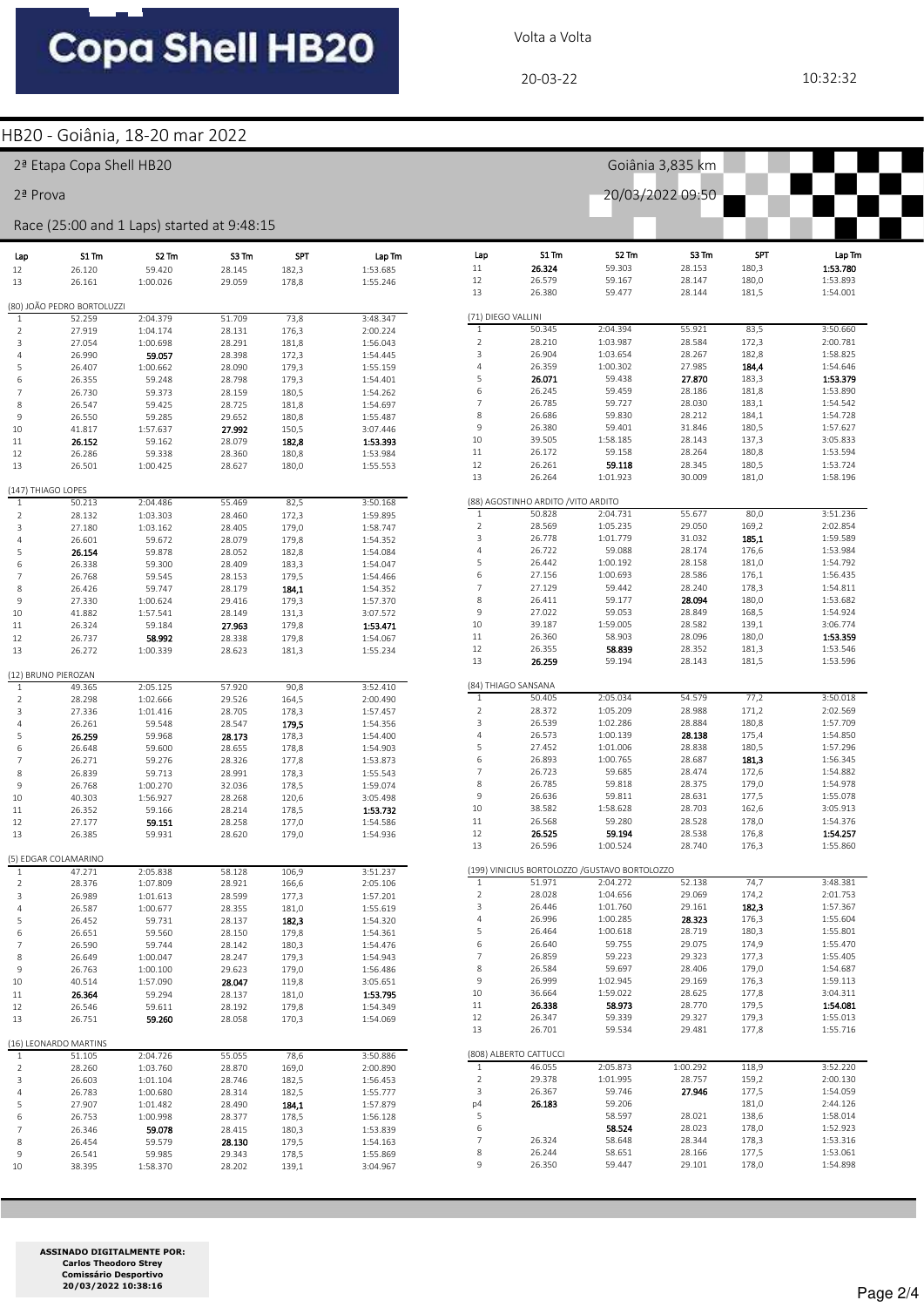Volta a Volta

20-03-22 10:32:32

#### HB20 - Goiânia, 18-20 mar 2022

|                     | 2ª Etapa Copa Shell HB20 |                                            |                  |                  |                      |                              |                                         |                             | Goiânia 3,835 km |                     |                      |
|---------------------|--------------------------|--------------------------------------------|------------------|------------------|----------------------|------------------------------|-----------------------------------------|-----------------------------|------------------|---------------------|----------------------|
| 2ª Prova            |                          |                                            |                  | 20/03/2022 09:50 |                      |                              |                                         |                             |                  |                     |                      |
|                     |                          | Race (25:00 and 1 Laps) started at 9:48:15 |                  |                  |                      |                              |                                         |                             |                  |                     |                      |
| Lap                 | S1 Tm                    | S <sub>2</sub> Tm                          | S3 Tm            | <b>SPT</b>       | Lap Tm               | Lap<br>9                     | S1 Tm<br>26.799                         | S <sub>2</sub> Tm<br>59.528 | S3 Tm<br>28.536  | <b>SPT</b><br>173,3 | Lap Tm<br>1:54.863   |
| 10<br>11            | 27.737<br>26.653         | 1:42.834<br>1:00.352                       | 28.246<br>28.209 | 171,7<br>182,3   | 2:38.817<br>1:55.214 | 10                           | 26.839                                  | 1:30.321                    | 28.413           | 173,0               | 2:25.573             |
| 12                  | 26.574                   | 58.567                                     | 28.231           | 178,8            | 1:53.372             | 11                           | 26.965                                  | 1:00.194                    | 29.519           | 173,5               | 1:56.678             |
| 13                  | 26.197                   | 58.574                                     | 28.031           | 178,8            | 1:52.802             | 12                           | 27.067                                  | 1:06.445                    | 32.537           | 172,8               | 2:06.049             |
|                     |                          |                                            |                  |                  |                      | 13                           | 28.717                                  | 1:05.135                    | 31.758           | 154,7               | 2:05.610             |
| (18) DANIEL NINO    |                          |                                            |                  |                  |                      |                              |                                         |                             |                  |                     |                      |
| 1                   | 46.115                   | 2:06.021                                   | 1:00.712         | 112,6            | 3:52.848             |                              | (777) RODRIGO BARONE                    |                             |                  |                     |                      |
| 2                   | 28.804                   | 1:03.878                                   | 28.910           | 162,0            | 2:01.592             | $\mathbf{1}$<br>$\mathsf{2}$ | 46.652<br>27.906                        | 2:06.178<br>1:03.439        | 59.203<br>28.482 | 118,1<br>168,5      | 3:52.033<br>1:59.827 |
| 3<br>$\overline{4}$ | 25.955                   | 1:00.101                                   | 28.307<br>27.943 | 182,3<br>182,5   | 1:54.363             | 3                            | 26.345                                  | 59.881                      | 28.107           | 181,8               | 1:54.333             |
| 5                   | 26.003<br>26.434         | 58.746<br>58.767                           | 28.022           | 180,8            | 1:52.692<br>1:53.223 | 4                            | 26.038                                  | 59.341                      | 28.062           | 181,8               | 1:53.441             |
| 6                   | 26.432                   | 58.653                                     | 27.903           | 178,8            | 1:52.988             | 5                            | 26.466                                  | 59.653                      | 28.155           | 180,0               | 1:54.274             |
| $\overline{7}$      | 26.155                   | 58.421                                     | 28.054           | 178,8            | 1:52.630             | 6                            | 26.563                                  | 59.005                      | 28.103           | 180,5               | 1:53.671             |
| 8                   | 26.039                   | 59.087                                     | 28.117           | 179,8            | 1:53.243             | $\overline{7}$               | 26.857                                  | 59.578                      | 28.206           | 179,0               | 1:54.641             |
| 9                   | 26.163                   | 58.573                                     | 28.370           | 180,3            | 1:53.106             | $\,$ 8 $\,$                  | 26.252                                  | 59.072                      | 28.171           | 180,3               | 1:53.495             |
| 10                  | 48.801                   | 1:58.241                                   | 30.040           | 114,7            | 3:17.082             | 9                            | 26.522                                  | 1:00.140                    | 29.794           | 181,8               | 1:56.456             |
| 11                  | 26.142                   | 59.411                                     | 27.993           | 181,5            | 1:53.546             | 10                           | 43.863                                  | 1:57.449                    | 29.589           | 135,8               | 3:10.901             |
| 12                  | 26.397                   | 59.562                                     | 27.901           | 182,5            | 1:53.860             | 11                           | 26.235                                  | 59.565                      | 28.016           | 184,6               | 1:53.816             |
| 13                  | 26.470                   | 58.856                                     | 28.121           | 180,0            | 1:53.447             | 12                           | 26.388                                  | 59.677                      | 28.790           | 183,1               | 1:54.855             |
|                     | (1) IVO ZANGIROLAMI      |                                            |                  |                  |                      |                              | (27) ROMULO MOLINARI / PEDRO PERDONCINI |                             |                  |                     |                      |
| 1                   | 50.562                   | 2:04.699                                   | 55.755           | 82,3             | 3:51.016             | $\mathbf{1}$                 | 47.040                                  | 2:06.001                    | 58.621           | 114,9               | 3:51.662             |
| 2                   | 28.333                   | 1:05.736                                   | 28.932           | 171,9            | 2:03.001             | $\overline{2}$<br>3          | 28.502<br>26.835                        | 1:03.621<br>1:00.503        | 29.029<br>28.622 | 170,1<br>182,8      | 2:01.152<br>1:55.960 |
| 3                   | 26.738                   | 1:01.700                                   | 34.051           | 182,5            | 2:02.489             | 4                            | 26.471                                  | 1:00.332                    | 28.928           | 180,8               | 1:55.731             |
| $\overline{4}$<br>5 | 27.365<br>27.231         | 1:00.864<br>59.600                         | 29.626<br>28.467 | 180,8<br>177,5   | 1:57.855<br>1:55.298 | 5                            | 26.302                                  | 59.862                      | 28.118           | 184,4               | 1:54.282             |
| 6                   | 26.597                   | 59.936                                     | 28.303           | 180,5            | 1:54.836             | 6                            | 26.297                                  | 59.157                      | 28.219           | 180,8               | 1:53.673             |
| 7                   | 26.563                   | 59.435                                     | 28.460           | 180,8            | 1:54.458             | $\overline{7}$               | 26.227                                  | 1:00.218                    | 28.237           | 181,3               | 1:54.682             |
| 8                   | 26.490                   | 59.569                                     | 28.286           | 181,0            | 1:54.345             | $\,$ 8 $\,$                  | 26.513                                  | 59.781                      | 29.339           | 182,0               | 1:55.633             |
| 9                   | 26.445                   | 1:00.814                                   | 31.155           | 180,5            | 1:58.414             | 9                            | 26.883                                  | 59.263                      | 28.758           | 178,8               | 1:54.904             |
| 10                  | 35.235                   | 1:59.860                                   | 29.021           | 166,4            | 3:04.116             | $10\,$                       | 42.166                                  | 1:57.707                    | 28.412           | 145,8               | 3:08.285             |
| 11                  | 26.441                   | 1:00.584                                   | 28.641           | 181,0            | 1:55.666             | 11                           | 26.056                                  | 59.163                      | 28.212           | 182,0               | 1:53.431             |
| 12                  | 27.081                   | 59.559                                     | 28.377           | 165,5            | 1:55.017             | 12                           | 26.421                                  | 59.200                      | 28.343           | 179,0               | 1:53.964             |
| 13                  | 26.342                   | 59.172                                     | 28.649           | 180,5            | 1:54.163             |                              |                                         |                             |                  |                     |                      |
|                     |                          |                                            |                  |                  |                      | (301) RAFAEL REIS            |                                         |                             |                  |                     |                      |
| (26) SILVIO GATÃO   |                          |                                            |                  |                  |                      | $\mathbf{1}$<br>$\mathbf 2$  | 46.672<br>28.381                        | 2:05.849<br>1:01.510        | 59.368<br>28.924 | 110,4<br>164,5      | 3:51.889<br>1:58.815 |
| 1                   | 48.893                   | 2:04.627                                   | 52.309           | 84,2             | 3:45.829             | p3                           | 27.067                                  | 59.554                      |                  | 180,3               | 3:49.918             |
| $\overline{2}$<br>3 | 29.927<br>27.415         | 1:04.935<br>1:02.459                       | 29.011<br>29.618 | 169,9<br>179,3   | 2:03.873<br>1:59.492 | $\overline{4}$               |                                         | 58.647                      | 28.139           | 141,9               | 1:57.169             |
| $\overline{4}$      | 26.924                   | 1:01.795                                   | 29.244           | 178,3            | 1:57.963             | 5                            |                                         | 58.857                      | 28.197           | 176,8               | 1:53.691             |
| 5                   | 26.750                   | 1:01.223                                   | 29.126           | 174,9            | 1:57.099             | 6                            | 26.185                                  | 58.954                      | 28.271           | 178,3               | 1:53.410             |
| 6                   | 27.155                   | 1:00.570                                   | 29.113           | 174,9            | 1:56.838             | $\overline{7}$               | 26.208                                  | 59.041                      | 28.298           | 180,5               | 1:53.547             |
| $\overline{7}$      | 26.810                   | 1:00.159                                   | 28.666           | 176,1            | 1:55.635             | $\,$ 8 $\,$                  | 26.162                                  | 1:00.079                    | 29.237           | 180,8               | 1:55.478             |
| 8                   | 26.997                   | 1:01.354                                   | 28.812           | 176,3            | 1:57.163             | 9                            | 44.509                                  | 1:58.319                    | 28.936           | 127,1               | 3:11.764             |
| 9                   | 27.152                   | 1:01.695                                   | 28.784           | 175,8            | 1:57.631             | 10                           | 26.485                                  | 59.044                      | 28.171           | 177,3               | 1:53.700             |
| 10                  | 30.851                   | 1:58.365                                   | 29.459           | 175,8            | 2:58.675             | 11                           | 26.218                                  | 58.833                      | 28.560           | 180,5               | 1:53.611             |
| 11                  | 27.395                   | 1:01.073                                   | 30.171           | 176,6            | 1:58.639             | 12                           | 26.419                                  | 1:00.298                    | 33.174           | 179,0               | 1:59.891             |
| 12<br>13            | 26.914<br>26.999         | 1:00.756<br>1:01.243                       | 28.750<br>29.155 | 173,7<br>175,8   | 1:56.420<br>1:57.397 |                              | (139) GLAUCO TAVARES                    |                             |                  |                     |                      |
|                     |                          |                                            |                  |                  |                      | $\mathbf{1}$                 | 48.977                                  | 2:04.965                    | 57.222           | 88,2                | 3:51.164             |
|                     |                          | (373) RENATA CAMARGO / GUSTAVO DOS ANJOS   |                  |                  |                      | $\mathbf 2$                  | 28.341                                  | 1:02.557                    | 29.084           | 171,0               | 1:59.982             |
| 1                   | 50.417                   | 2:04.925                                   | 54.327           | 75,9             | 3:49.669             | 3                            | 26.827                                  | 1:00.195                    | 28.432           | 180,3               | 1:55.454             |
| $\overline{2}$      | 30.014                   | 1:04.872                                   | 28.523           | 156,0            | 2:03.409             | $\sqrt{4}$                   | 26.466                                  | 59.433                      | 27.970           | 178,0               | 1:53.869             |
| 3                   | 27.056                   | 1:02.884                                   | 29.924           | 183,3            | 1:59.864             | 5                            | 26.149                                  | 58.947                      | 28.527           | 181,0               | 1:53.623             |
| 4                   | 26.755                   | 1:00.139                                   | 28.318           | 178,3            | 1:55.212             | 6                            | 26.545                                  | 58.679                      | 28.050           | 175,8               | 1:53.274             |
| 5                   | 26.895                   | 1:00.391                                   | 28.194           | 179,8            | 1:55.480             | $\overline{7}$               | 26.217                                  | 59.443                      | 28.096           | 179,3               | 1:53.756             |
| 6<br>$\overline{7}$ | 26.612                   | 1:00.211                                   | 28.566<br>28.837 | 179,3            | 1:55.389             | 8<br>9                       | 26.355<br>26.404                        | 59.247<br>1:01.486          | 28.011<br>29.261 | 181,0<br>180,3      | 1:53.613<br>1:57.151 |
| 8                   | 26.793<br>26.660         | 59.849<br>59.931                           | 28.530           | 179,5<br>177,8   | 1:55.479<br>1:55.121 |                              |                                         |                             |                  |                     |                      |
| 9                   | 26.747                   | 1:01.265                                   | 30.686           | 178,3            | 1:58.698             |                              | (117) HUMBERTO GUERRA JUNIOR            |                             |                  |                     |                      |
| 10                  | 34.584                   | 2:00.956                                   | 28.970           | 172,8            | 3:04.510             | $1\,$                        | 46.458                                  | 2:06.088                    | 59.749           | 122,0               | 3:52.295             |
| 11                  | 27.356                   | 1:01.080                                   | 45.646           | 177,3            | 2:14.082             | $\mathsf{2}$                 | 29.133                                  | 1:05.358                    | 28.878           | 153,7               | 2:03.369             |
| 12                  | 28.322                   | 1:00.776                                   | 28.981           | 166,4            | 1:58.079             | 3                            | 26.945                                  | 1:00.192                    | 28.524           | 180,8               | 1:55.661             |
| 13                  | 27.051                   | 1:00.311                                   | 29.151           | 175,4            | 1:56.513             | $\sqrt{4}$                   | 26.327                                  | 59.502                      | 28.234           | 180,3               | 1:54.063             |
|                     |                          |                                            |                  |                  |                      | 5                            | 26.317                                  | 59.208                      | 28.020           | 180,8               | 1:53.545             |
|                     | (19) ENZO GIANFRATTI     |                                            |                  |                  |                      | 6                            | 26.368                                  | 59.338                      | 28.325           | 179,5               | 1:54.031             |
| 1                   | 50.321                   | 2:04.253                                   | 56.208           | 83,5             | 3:50.782             | 7                            | 27.688                                  | 1:00.110                    | 28.141           | 181,3               | 1:55.939             |
| $\overline{2}$      | 28.440                   | 1:02.676                                   | 28.982           | 167,7            | 2:00.098             | 8                            | 26.452                                  | 1:00.140                    | 28.885           | 182,5               | 1:55.477             |
| 3                   | 27.390                   | 1:03.066                                   | 28.726           | 178,8            | 1:59.182             | 9                            | 28.207                                  | 1:00.430                    | 31.613           | 178,8               | 2:00.250             |
| $\overline{4}$      | 27.038                   | 1:00.156                                   | 28.960           | 178,8            | 1:56.154             | (13) MARCELO ZEBRA           |                                         |                             |                  |                     |                      |
| 5                   | 27.885                   | 1:00.408                                   | 28.725           | 179,8            | 1:57.018             | 1                            | 46.886                                  | 2:05.990                    | 58.620           | 109,0               | 3:51.496             |
| p6<br>7             | 26.705                   | 59.570<br>59.622                           | 28.667           | 176,1<br>146,6   | 2:41.691<br>1:57.976 | $\overline{2}$               | 29.384                                  | 1:02.476                    | 28.984           | 143,8               | 2:00.844             |
| 8                   |                          | 59.652                                     | 28.469           | 173,3            | 1:54.967             | 3                            | 26.926                                  | 1:00.078                    | 28.278           | 181,8               | 1:55.282             |
|                     |                          |                                            |                  |                  |                      |                              |                                         |                             |                  |                     |                      |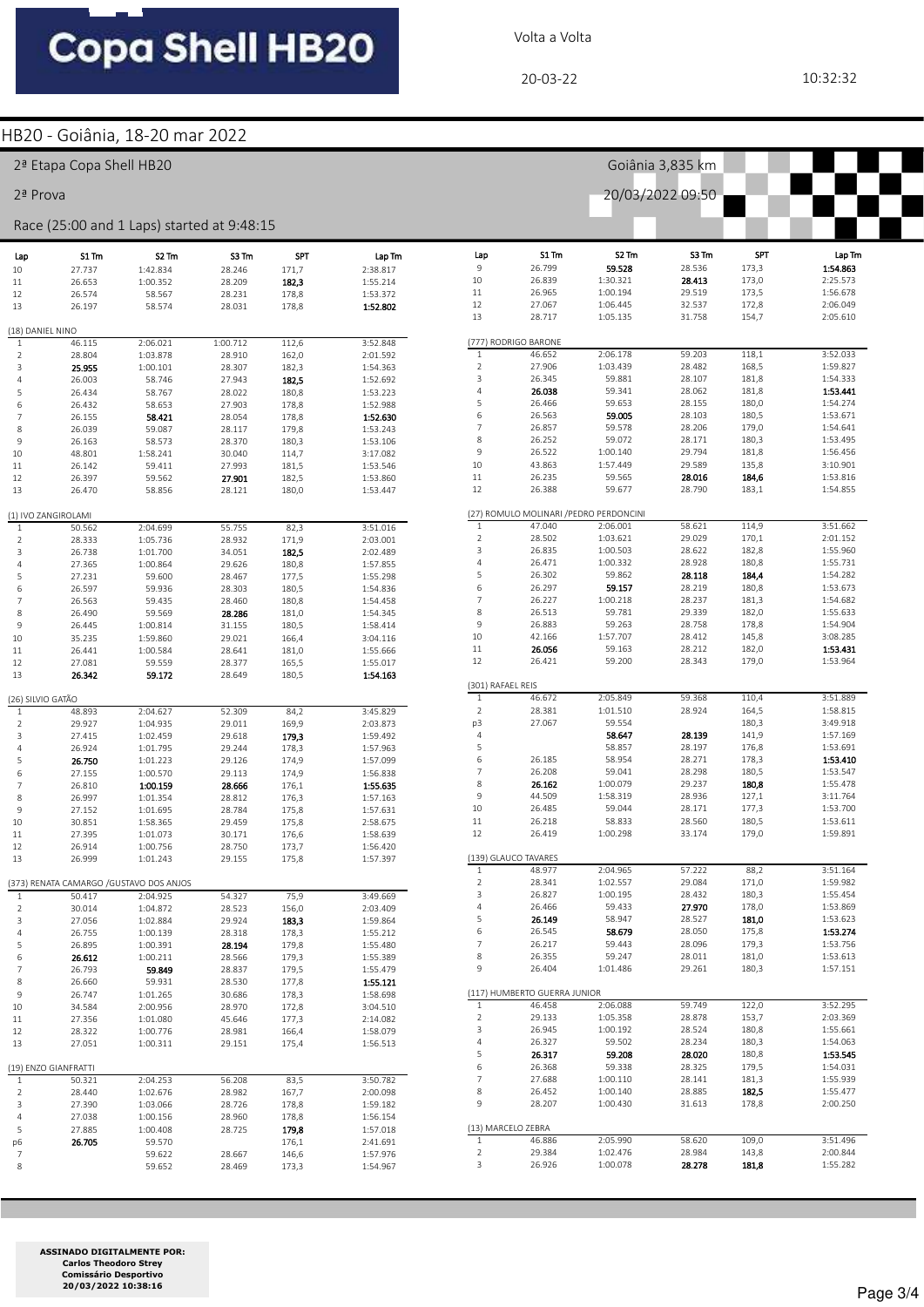Volta a Volta

20-03-22 10:32:32

|                                  |                                                 | HB20 - Goiânia, 18-20 mar 2022             |                  |                |                      |     |       |                   |                  |            |                                                                   |
|----------------------------------|-------------------------------------------------|--------------------------------------------|------------------|----------------|----------------------|-----|-------|-------------------|------------------|------------|-------------------------------------------------------------------|
|                                  | 2ª Etapa Copa Shell HB20                        |                                            |                  |                |                      |     |       |                   | Goiânia 3,835 km |            |                                                                   |
|                                  |                                                 |                                            |                  |                |                      |     |       |                   |                  |            |                                                                   |
| 2ª Prova                         |                                                 |                                            |                  |                |                      |     |       | 20/03/2022 09:50  |                  |            |                                                                   |
|                                  |                                                 | Race (25:00 and 1 Laps) started at 9:48:15 |                  |                |                      |     |       |                   |                  |            |                                                                   |
| Lap                              | S1 Tm                                           | S2 Tm                                      | S3 Tm            | <b>SPT</b>     | Lap Tm               | Lap | S1 Tm | S <sub>2</sub> Tm | S3 Tm            | <b>SPT</b> | $\ensuremath{\mathsf{Lap}}\xspace\ensuremath{\mathsf{Tm}}\xspace$ |
| $\overline{a}$                   | 26.533                                          | 59.333                                     | 28.323           | 180,0          | 1:54.189             |     |       |                   |                  |            |                                                                   |
| 5                                | 26.433                                          | 59.636                                     | 29.140           | 181,8          | 1:55.209             |     |       |                   |                  |            |                                                                   |
| 6<br>$\overline{7}$              | 26.652<br>26.755                                | 59.833<br>59.746                           | 28.616<br>28.415 | 180,3<br>180,0 | 1:55.101<br>1:54.916 |     |       |                   |                  |            |                                                                   |
| $\,$ 8 $\,$                      | 26.670                                          | 59.963                                     | 29.615           | 180,5          | 1:56.248             |     |       |                   |                  |            |                                                                   |
| $\mathsf{9}$                     | 37.139                                          | 1:02.013                                   | 30.002           | 178,0          | 2:09.154             |     |       |                   |                  |            |                                                                   |
|                                  |                                                 |                                            |                  |                |                      |     |       |                   |                  |            |                                                                   |
| (107) ERNANI KUHN<br>$\,1\,$     | 51.446                                          | 2:04.347                                   | 53.759           | 76,5           | 3:49.552             |     |       |                   |                  |            |                                                                   |
| $\overline{2}$                   | 27.966                                          | 1:03.766                                   | 28.620           | 173,3          | 2:00.352             |     |       |                   |                  |            |                                                                   |
| 3                                | 26.414                                          | 1:02.006                                   | 28.336           | 180,8          | 1:56.756             |     |       |                   |                  |            |                                                                   |
| $\overline{4}$                   | 26.224                                          | 59.545                                     | 28.148           | 180,5          | 1:53.917             |     |       |                   |                  |            |                                                                   |
| 5<br>$\sqrt{6}$                  | 26.347<br>26.156                                | 1:00.045<br>59.212                         | 28.131<br>28.811 | 181,5<br>183,3 | 1:54.523<br>1:54.179 |     |       |                   |                  |            |                                                                   |
| $\overline{7}$                   | 26.270                                          | 59.151                                     | 28.095           | 182,5          | 1:53.516             |     |       |                   |                  |            |                                                                   |
| $\,$ 8                           | 26.619                                          | 59.709                                     | 28.685           | 183,8          | 1:55.013             |     |       |                   |                  |            |                                                                   |
|                                  |                                                 |                                            |                  |                |                      |     |       |                   |                  |            |                                                                   |
| $\mathbf{1}$                     | (299) FRANCISCO MEIRELES<br>49.647              | 2:04.296                                   | 56.730           | 83,2           | 3:50.673             |     |       |                   |                  |            |                                                                   |
| $\sqrt{2}$                       | 28.551                                          | 1:05.163                                   | 30.173           | 168,1          | 2:03.887             |     |       |                   |                  |            |                                                                   |
| $\overline{3}$                   | 28.785                                          | 1:02.811                                   | 30.668           | 159,8          | 2:02.264             |     |       |                   |                  |            |                                                                   |
| $\overline{4}$                   | 28.831                                          | 1:02.123                                   | 30.000           | 160,2          | 2:00.954             |     |       |                   |                  |            |                                                                   |
| 5<br>$\sqrt{6}$                  | 28.402<br>28.585                                | 1:01.730<br>1:01.726                       | 30.361<br>29.924 | 161,8<br>160,6 | 2:00.493<br>2:00.235 |     |       |                   |                  |            |                                                                   |
| $\overline{7}$                   | 28.484                                          | 1:01.805                                   | 30.064           | 160,8          | 2:00.353             |     |       |                   |                  |            |                                                                   |
|                                  |                                                 |                                            |                  |                |                      |     |       |                   |                  |            |                                                                   |
| $\,1\,$                          | (8) BERNARDO MATTOS / THIAGO TAMBASCO<br>46.331 | 2:05.867                                   | 59.907           | 114,3          | 3:52.105             |     |       |                   |                  |            |                                                                   |
| $\overline{2}$                   | 29.318                                          | 1:02.646                                   | 29.970           | 155,2          | 2:01.934             |     |       |                   |                  |            |                                                                   |
| 3                                | 27.653                                          | 1:00.867                                   | 29.329           | 178,8          | 1:57.849             |     |       |                   |                  |            |                                                                   |
| $\overline{4}$                   | 27.167                                          | 1:01.675                                   | 29.371           | 178,3          | 1:58.213             |     |       |                   |                  |            |                                                                   |
| 5<br>$\,$ 6                      | 27.363<br>27.142                                | 1:00.454<br>1:00.867                       | 29.384<br>29.308 | 175,8<br>176,3 | 1:57.201<br>1:57.317 |     |       |                   |                  |            |                                                                   |
|                                  |                                                 |                                            |                  |                |                      |     |       |                   |                  |            |                                                                   |
| (61) JUCA LISBOA<br>$\mathbf{1}$ | 46.929                                          | 2:06.084                                   | 59.125           | 115,4          | 3:52.138             |     |       |                   |                  |            |                                                                   |
| $\overline{2}$                   | 28.446                                          | 1:03.044                                   | 29.265           | 164,5          | 2:00.755             |     |       |                   |                  |            |                                                                   |
| 3                                | 26.623                                          | 1:00.834                                   | 28.258           | 180,3          | 1:55.715             |     |       |                   |                  |            |                                                                   |
| $\overline{4}$                   | 26.201                                          | 1:00.995                                   | 28.536           | 180,5          | 1:55.732             |     |       |                   |                  |            |                                                                   |
|                                  | (11) SANDRO SIQUEIRA / DIEGO PERONI             |                                            |                  |                |                      |     |       |                   |                  |            |                                                                   |
| $\mathbf{1}$                     | 50.699                                          | 2:04.683                                   | 52.943           | 78,0           | 3:48.325             |     |       |                   |                  |            |                                                                   |
| $\overline{2}$<br>3              | 29.074<br>27.152                                | 1:04.835<br>1:02.255                       | 28.957<br>31.987 | 163,8<br>183,6 | 2:02.866<br>2:01.394 |     |       |                   |                  |            |                                                                   |
|                                  | 27.751                                          | 1:04.462                                   | 29.292           | 173,7          | 2:01.505             |     |       |                   |                  |            |                                                                   |
|                                  | (343) CHRIS BORNEMANN                           |                                            |                  |                |                      |     |       |                   |                  |            |                                                                   |
| $\mathbf{1}$                     | 44.749                                          | 2:05.936                                   | 1:02.278         | 133,6          | 3:52.963             |     |       |                   |                  |            |                                                                   |
| $\overline{2}$                   | 28.496                                          | 1:03.405                                   | 30.074           | 160,2          | 2:01.975             |     |       |                   |                  |            |                                                                   |
| $\overline{\mathbf{3}}$          | 30.217                                          | 1:15.422                                   | 33.455           | 171,4          | 2:19.094             |     |       |                   |                  |            |                                                                   |
| p4                               | 35.007                                          | 1:16.045                                   |                  | 133,9          | 3:02.626             |     |       |                   |                  |            |                                                                   |
|                                  | (4) THIAGO FREITAS / AUGUSTO FREITAS            |                                            |                  |                |                      |     |       |                   |                  |            |                                                                   |
| $\mathbf{1}$                     | 50.373                                          | 2:04.838                                   | 54.364           | 77,3           | 3:49.575             |     |       |                   |                  |            |                                                                   |
| $\overline{2}$<br>$\overline{3}$ | 28.217<br>26.799                                | 1:05.638<br>1:02.128                       | 28.976           | 169,6          | 2:02.831             |     |       |                   |                  |            |                                                                   |
|                                  |                                                 |                                            | 45.266           | 180,3          | 2:14.193             |     |       |                   |                  |            |                                                                   |
|                                  | (116) ARTHUR SCHERER                            |                                            |                  |                |                      |     |       |                   |                  |            |                                                                   |
| $\mathbf{1}$<br>$\overline{2}$   | 48.849<br>28.480                                | 2:04.969<br>1:03.983                       | 57.629<br>28.606 | 90,4<br>158,8  | 3:51.447<br>2:01.069 |     |       |                   |                  |            |                                                                   |
|                                  |                                                 |                                            |                  |                |                      |     |       |                   |                  |            |                                                                   |
| $\mathbf{1}$                     | (9) LEANDRO PARIZOTTO<br>50.573                 | 2:04.683                                   | 53.381           | 77,2           | 3:48.637             |     |       |                   |                  |            |                                                                   |
| $\overline{2}$                   | 28.215                                          | 1:05.553                                   | 29.057           | 171,0          | 2:02.825             |     |       |                   |                  |            |                                                                   |
|                                  |                                                 |                                            |                  |                |                      |     |       |                   |                  |            |                                                                   |
| $\mathbf{1}$                     | (72) THIAGO RIBERI / LUCIANO VISCARDI<br>44.978 | 2:06.348                                   | 1:01.258         | 126,7          | 3:52.584             |     |       |                   |                  |            |                                                                   |
|                                  |                                                 |                                            |                  |                |                      |     |       |                   |                  |            |                                                                   |
|                                  | (23) THALINE CHICOSKI                           |                                            |                  |                |                      |     |       |                   |                  |            |                                                                   |
| $\mathbf{1}$                     | 47.643                                          | 2:05.607                                   | 58.262           | 110,6          | 3:51.512             |     |       |                   |                  |            |                                                                   |